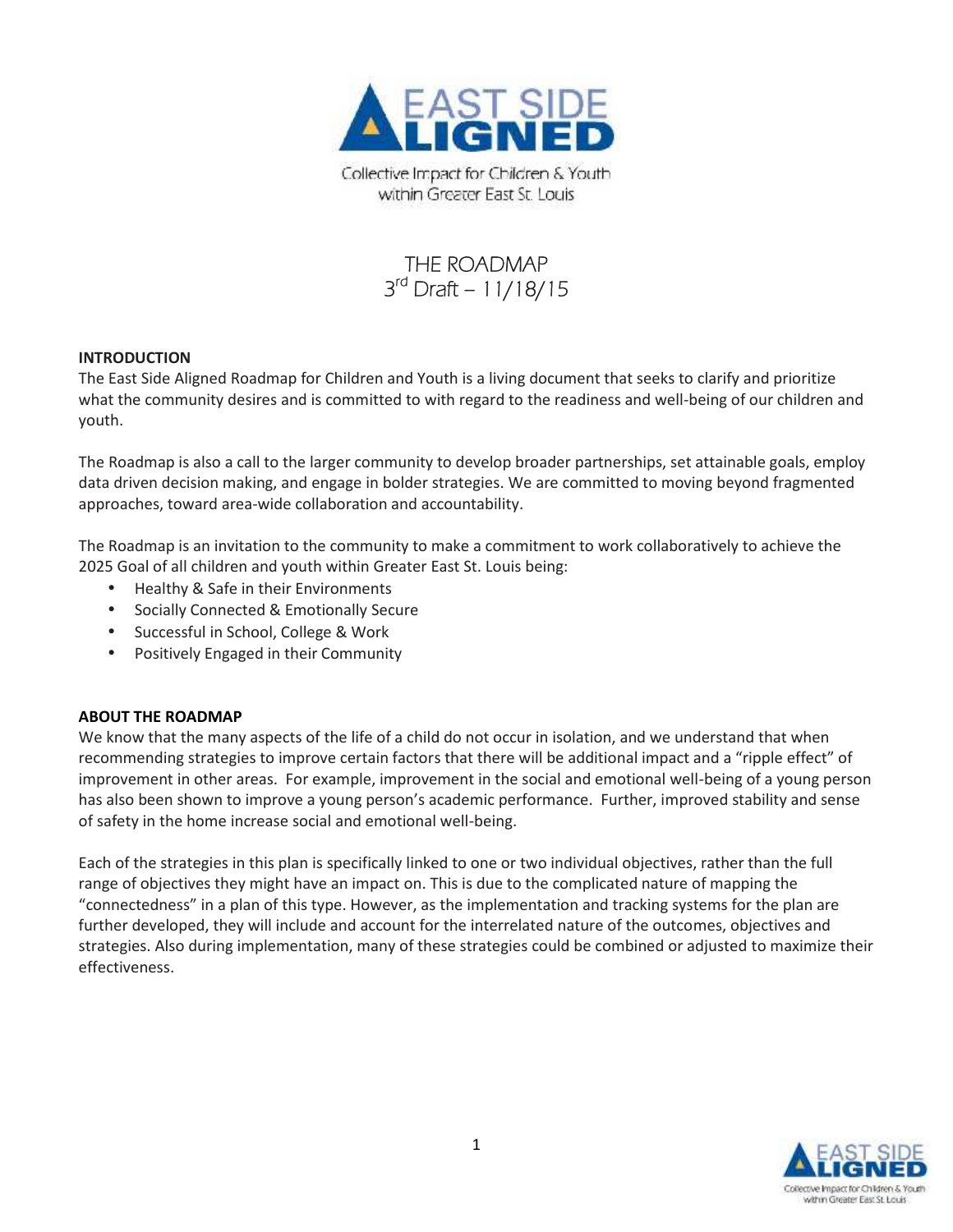# **The Roadmap – 3 rd Draft Overview of Goals & Sub-Goals**

## **Healthy & Safe in their Environments**

Sub-Goal #1: All children are born healthy

Sub-Goal #2: All children and youth are physically healthy

Sub-Goal #3: All children and youth feel and are safe

Sub-Goal #4: All children and youth live within an economically thriving community

# **Socially Connected & Emotionally Secure**

Sub-Goal #5: All children and youth are emotionally healthy and ready for all stages of life

Sub-Goal #6: All children and youth within the child welfare system receive quality, coordinated comprehensive care and services

Sub-Goal #7: All children and youth have supportive, self-sufficient families and caring adults in their lives

# **Successful in School, College & Work**

Sub-Goal #8: All children are ready for kindergarten

Sub-Goal #9: All children and youth are academically ready and on track

Sub-Goal #10: All youth are ready for postsecondary education and work

Sub-Goal #11: All youth have access to stable, gainful employment

Sub-Goal #12: All youth are equipped to live financially stable and independent

# **Positively Engaged in their Community**

Sub-Goal #13: All children and youth have platforms to develop and apply their voice and skills in civic engagement, leadership and advocacy

Sub-Goal #14: All youth that come in contact with the juvenile justice system are treated with dignity and respect and receive quality restorative supports

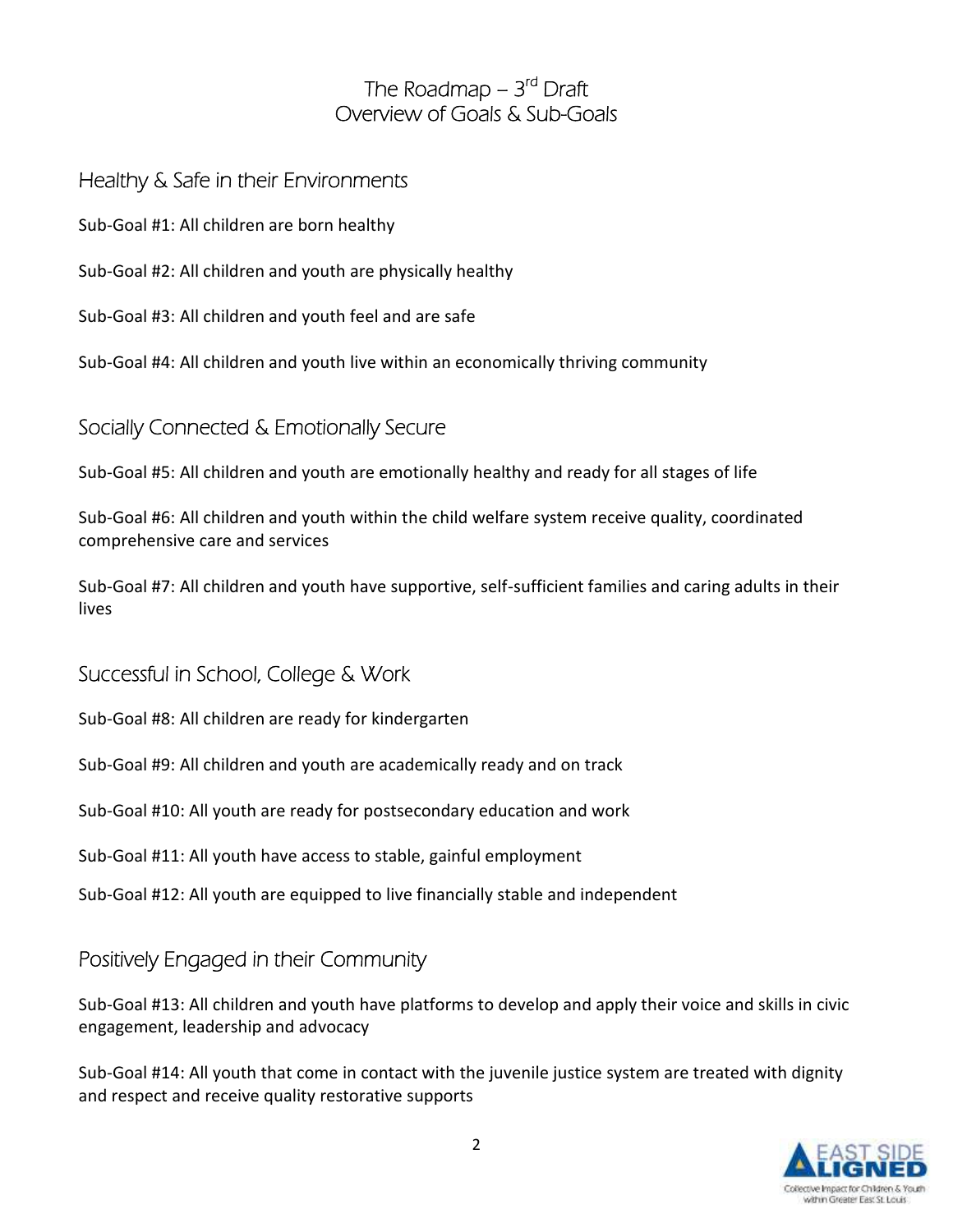# **Healthy & Safe in their Environments**

## **SUB-GOAL #1**: **ALL CHILDREN ARE BORN HEALTHY**

Strategies:

## **1.1 Advance the work of the Healthy Start Consortium to ensure every expectant mother has access to prenatal health education and quality services**

- 1.1.1 Strengthen and align maternal child health services and systems
- 1.1.2 Implement comprehensive awareness raising efforts to educate expectant mother on the importance of breastfeeding and the negative effects of smoking
- 1.1.3 Expand efforts to educate mothers on Safe Sleep Practices
- 1.1.4 Increase the number of women receiving screening and services for perinatal depression
- 1.1.5 Expand home visiting programming for new mothers *(Aligns with Strategy 8.3.2)*

## **SUB-GOAL #2**: **ALL CHILDREN AND YOUTH ARE PHYSICALLY HEALTHY**

## Strategies:

- **2.1 Advance the work of Make Health Happen to increase inventory of and demand for affordable, healthy options in area stores**
	- 2.1.1 Increase the number of stores that offer an expanded inventory of healthy options
	- 2.1.2 Improve on-site placement, external signage and marketing strategies to promote healthy options
	- 2.1.3 Establish cash and coupon incentives for purchasing healthy options
	- 2.1.4 Implement a comprehensive awareness raising campaign to educate families about the importance of healthy eating

## **2.2 Improve access to environments with healthy food and beverage options**

- 2.2.1 Complete an assessment of public transit routes and develop recommendations for improvement
- 2.2.2 Ensure child care facilities and schools menus meet USDA quality standards
- 2.2.3 Expand efforts to equip residents to develop and sustain community gardens
- 2.2.4 Improve the monitoring of Link cards
- 2.2.5 Develop a coordinated system to ensure food pantries are continuously stocked with healthy options
- 2.2.6 Expand the Meals on Wheels program to serve children that are cared for by older adults
- 2.2.7 Increase the quality and number of nutrition classes offered within public housing complexes, schools and places of worship
- 2.2.8 Improve tools and resources to help families learn about healthy options

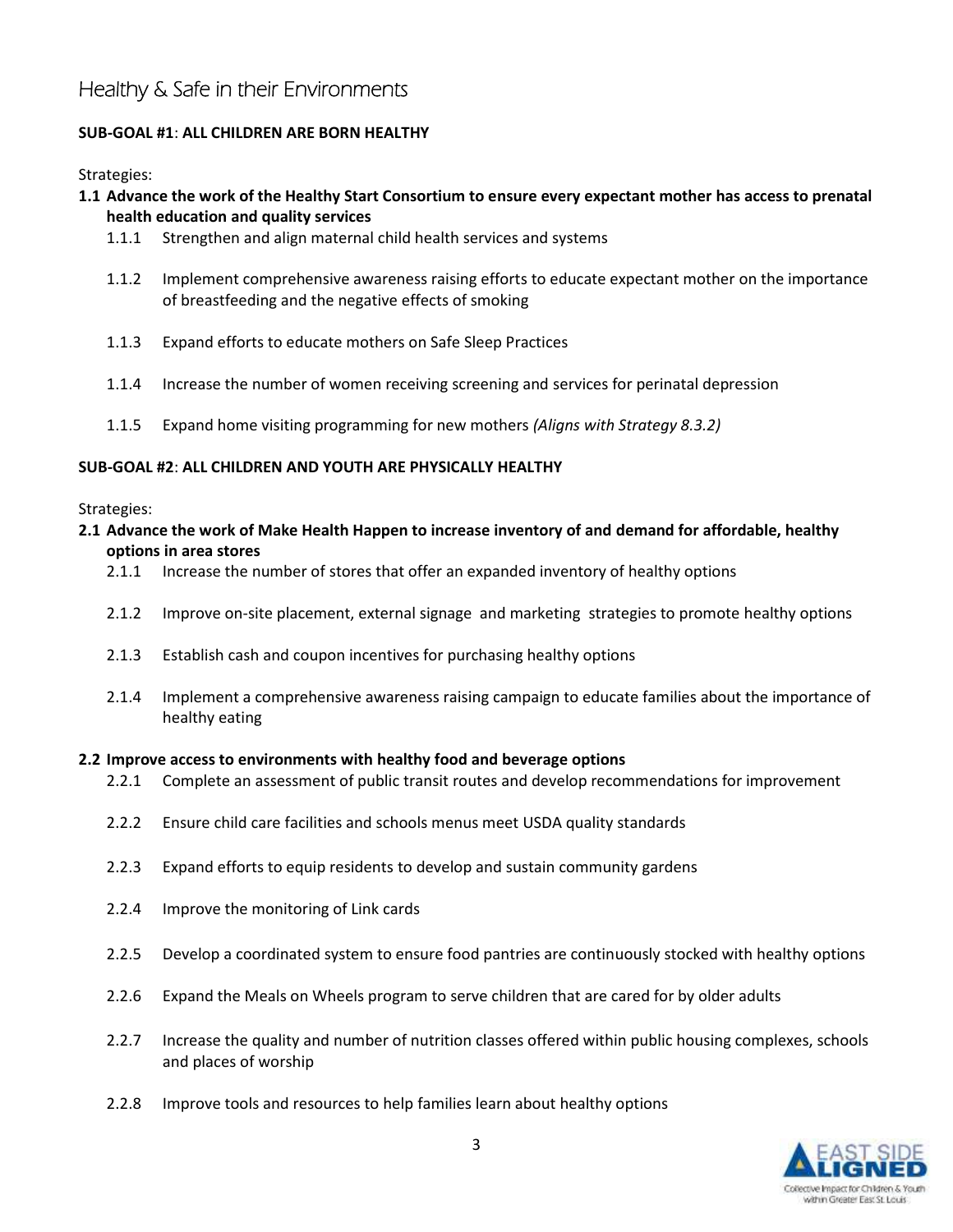## **2.3 Increase the number of children and youth engaging in age and ability appropriate physical activity**

- 2.3.1 Ensure the following within child care and school settings:
	- o National standards for physical activity/play are built into daily schedules
	- o Quality supplies and equipment are available to adequately support physical activities
	- o Increase staff capacity that directly supports physical activity
	- o Staff are trained in age-appropriate physical activity
- 2.3.2 Build, improve and maintain bike and walking paths *(Aligns with Strategy 3.4)*
- 2.3.3 Leverage leadership and resources from the St. Clair County *Get Up & Go* initiative to increase opportunities for active living
- 2.3.4 Advance the work of the Greater East St. Louis Youth Coordinating Council to serve more children and youth through:
	- o Increased staff and shared staffing
	- o Indoor/outdoor space improvement
	- o Expansion of program sites to underserved areas

## **2.4 Increase access to high quality preventative and responsive integrated health care**

- 2.4.1 Increase the number of children and youth with quality health insurance
- 2.4.2 Assess the feasibility of establishing an entity similar to the St. Louis Integrated Health Network(IHN) o *IHN is a network of safety net providers collaborating horizontally or vertically to improve access to care, enhance quality of care, and achieve cost efficiencies through the redesign of practices to integrate services and optimize patient outcomes*
- 2.4.3 Increase the capacity and improve response time of Emergency Medical Teams
- 2.4.4 Expand coordinated school health programs and clinics, inclusive of dental and vision care as well as the testing and treatment of sexually transmitted infections
- 2.4.5 Increase the number of participants enrolled in, stakeholders that refer to and providers trained on WIC services and benefits
- 2.4.6 Improve transportation options to and from health care facilities through:
	- o Providing transportation assistance from St. Louis area hospitals
	- o Ensuring public transit routes connect to facilities
- 2.4.7 Assess the need and feasibility of establishing volunteer-led health clinics within area churches
- 2.4.8 Assess the need and feasibility of offering mobile health services in partnership with hospitals and health care centers
- 2.4.9 Expand efforts to test and remediate lead in homes and increase the number of kids under 6 tested annually for lead poising
- **2.5 Develop infrastructure to support and sustain comprehensive asthma management control services**
	- 2.5.1 Increase home- ,school- and community-based educational outreach to equip children, youth and families with knowledge , skills and resources to effectively manage asthma

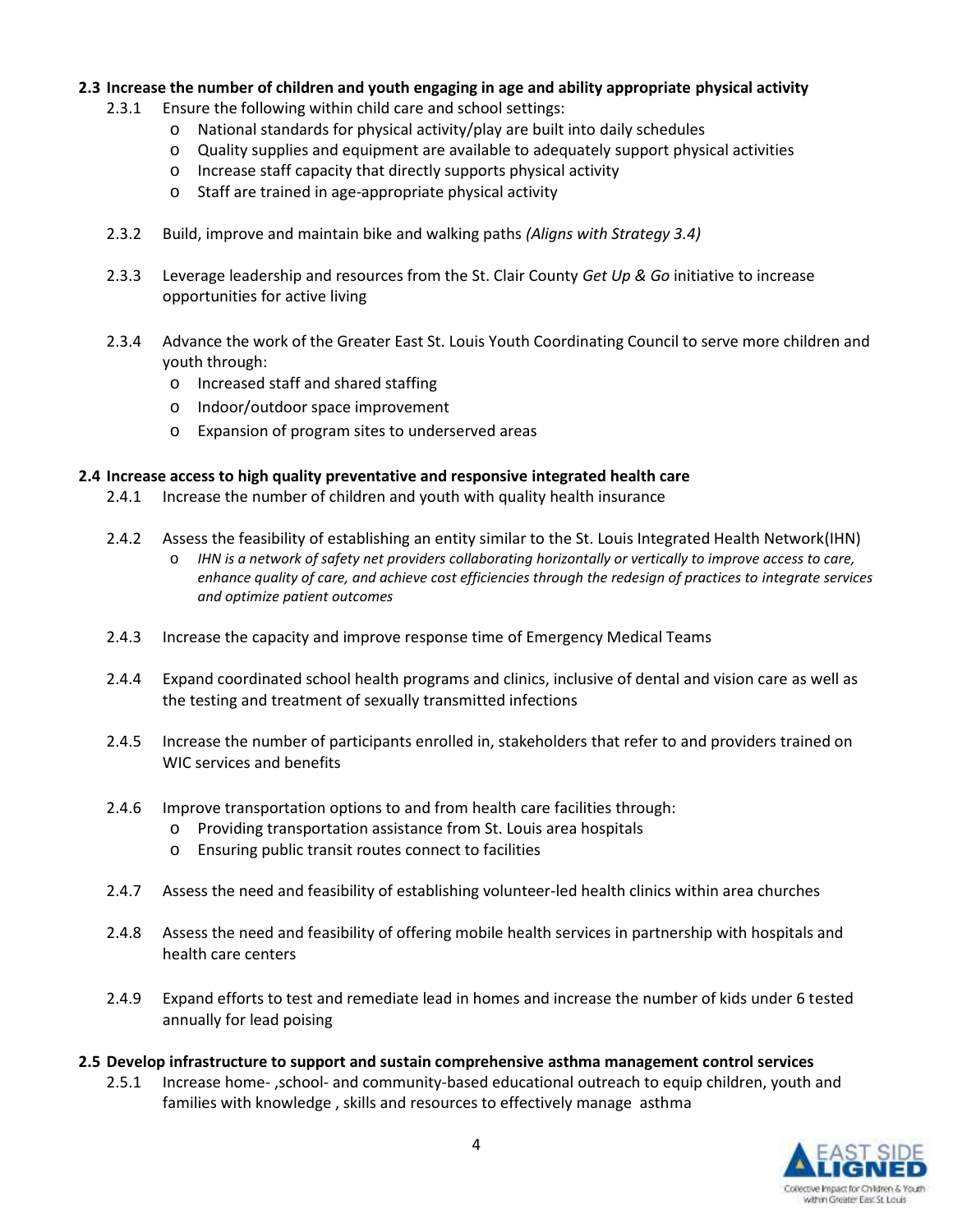- 2.5.2 Improve alignment and communication among medical and social service providers
- 2.5.3 Ensure area medical providers are trained on EPR-3 Medical Management Guidelines
- 2.5.4 Ensure Medicaid managed care plans include comprehensive asthma care services
- 2.5.5 Expand efforts to conduct home environment assessments to identify and reduce asthma triggers
- 2.5.6 Establish asthma clinics in targeted areas
- **2.6 Advance the work of municipal leadership to improve air quality, sewer systems and other environmental conditions**

## **SUB-GOAL #3: ALL CHILDREN AND YOUTH FEEL AND ARE SAFE**

Strategies:

**3.1 Develop and implement a localized, comprehensive plan to reduce violence and crime**

- 3.3.1 Increase the use of Focused Deterrence strategies for repeat violent offenders
- 3.3.2 Build population and individual level data sharing system between schools, service providers and law enforcement agencies to better inform prevention and intervention strategies *(See Sub-Goal #5)*
- 3.3.3 Advance the work of the Metro East Police District Commission to establish an integrated, credible police facility for area departments to store records and evidence as well as conduct joint professional development training
- 3.3.4 Strengthen the quality and consistency of local law enforcement and increase their capacity to implement community policing tactics
- 3.3.5 Expand the capacity of local law enforcement to administer and increase participation among residents to participate in citizen police academies
- 3.3.6 Engage residents, business owners and churches in implementing a citizen patrol effort
- 3.3.7 Expand Project Safe Neighborhoods strategies throughout the footprint
- 3.3.8 Integrate violence prevention programming into other social service programs
- 3.3.9 Implement an awareness raising campaign to inform residents and the broader community of efforts to improve safety and the progress being made
- 3.3.10 Leverage the *St. Louis Regional Youth Violence Prevention Community Plan* and expand its presence in the footprint

## **3.2 Improve school safety**

- 3.2.1 Build schools' organizational capacity to implement, sustain and improve the delivery of traumainformed services *(See Strategy 5.3)*
- 3.2.2 Build schools' organizational capacity to integrate and implement restorative approaches
	- o Strengthen alignment between schools and existing alternatives to suspension programs

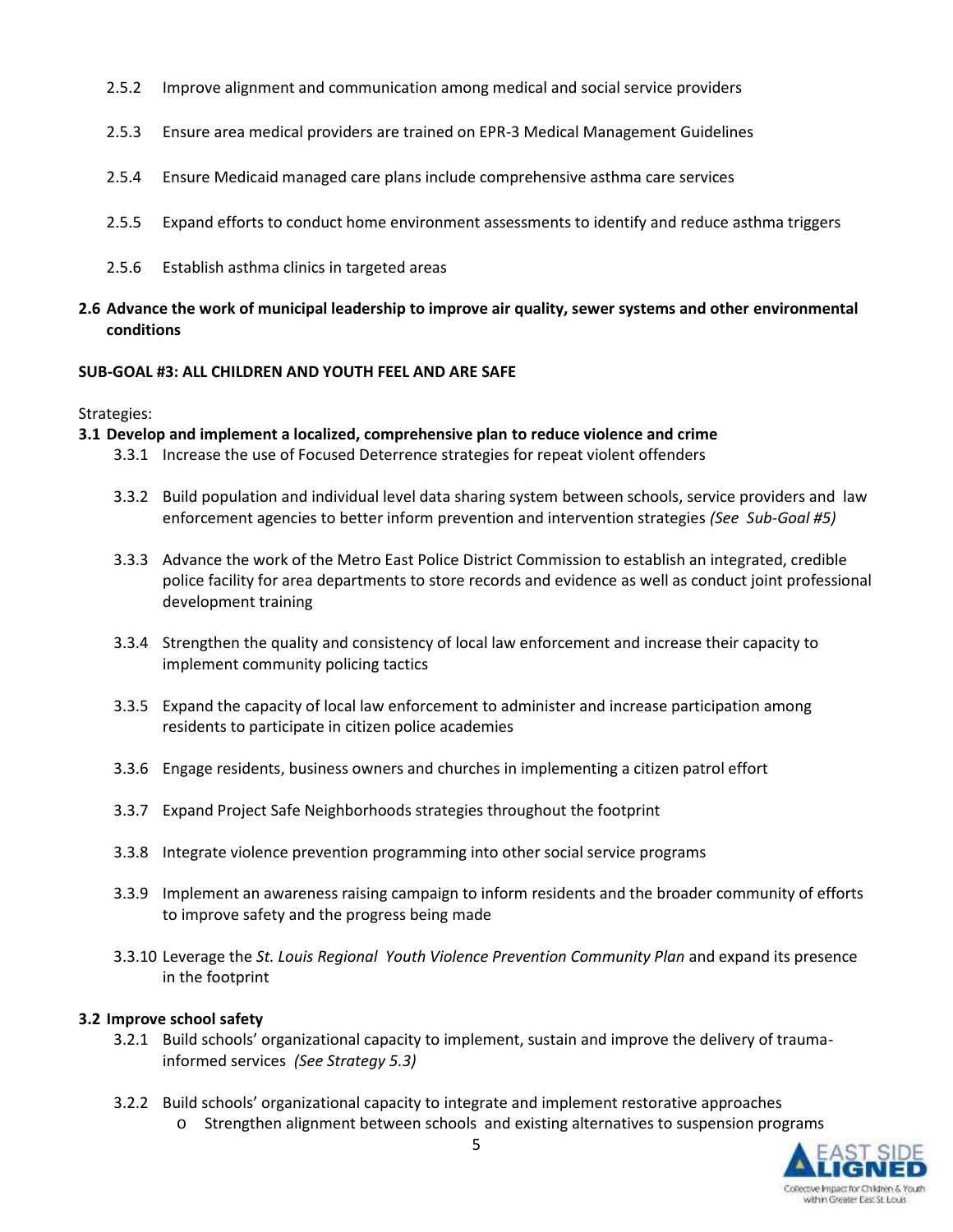- 3.2.3 Provide opportunities for youth to design and lead violence prevention efforts
- 3.2.4 Increase the practice of School Resource Officers applying charges against students as a means to connect youth to needed services and diversion programs

#### **3.3 Expand animal control and care services**

- 3.3.1 Expand the capacity of law enforcement to enforce animal laws and respond to stray animal incidents
- 3.3.2 Expand efforts to equip pet owners with knowledge , skills and resources to reduce and manage aggressive animals
- 3.3.3 Establish an animal healthcare service center within the footprint

#### **3.4 Improve outdoor community conditions**

- 3.4.1 Improve street lighting
- 3.4.2 Restore street signs
- 3.4.3 Remove overgrown greenery
- 3.4.4 Expand demolition of derelict, unsafe properties

#### **3.5 Expand access and improve coordination of transportation systems for children and youth**

- 3.5.1 Align and expand the coordination of transportation by schools and out-of-school time providers to ensure children and youth arrive to their destinations safely
- 3.5.2 Establish special transportation options for children and youth that participate in out-of-school time activities and/or can verify employment
- 3.5.3 Station trained (volunteer or paid) safety officers on public transportation

## **SUB-GOAL #4: ALL CHILDREN AND YOUTH LIVE WITHIN AN ECONOMICALLY THRIVING COMMUNITY**

#### Strategies:

## **4.1 Advance localized strategies of the OneSTL Sustainable Development Plan**

#### **4.2 Strengthen local capacity to build and achieve community economic development plans**

- 4.2.1 Provide community economic development training
- 4.2.2 Seed investments to implement community economic development plans
- 4.2.3 Improve access, coordination and awareness of technical assistance tools and resources

## **4.3 Drive neighborhood business growth and sustainability**

4.3.1 Improve security of neighborhood businesses

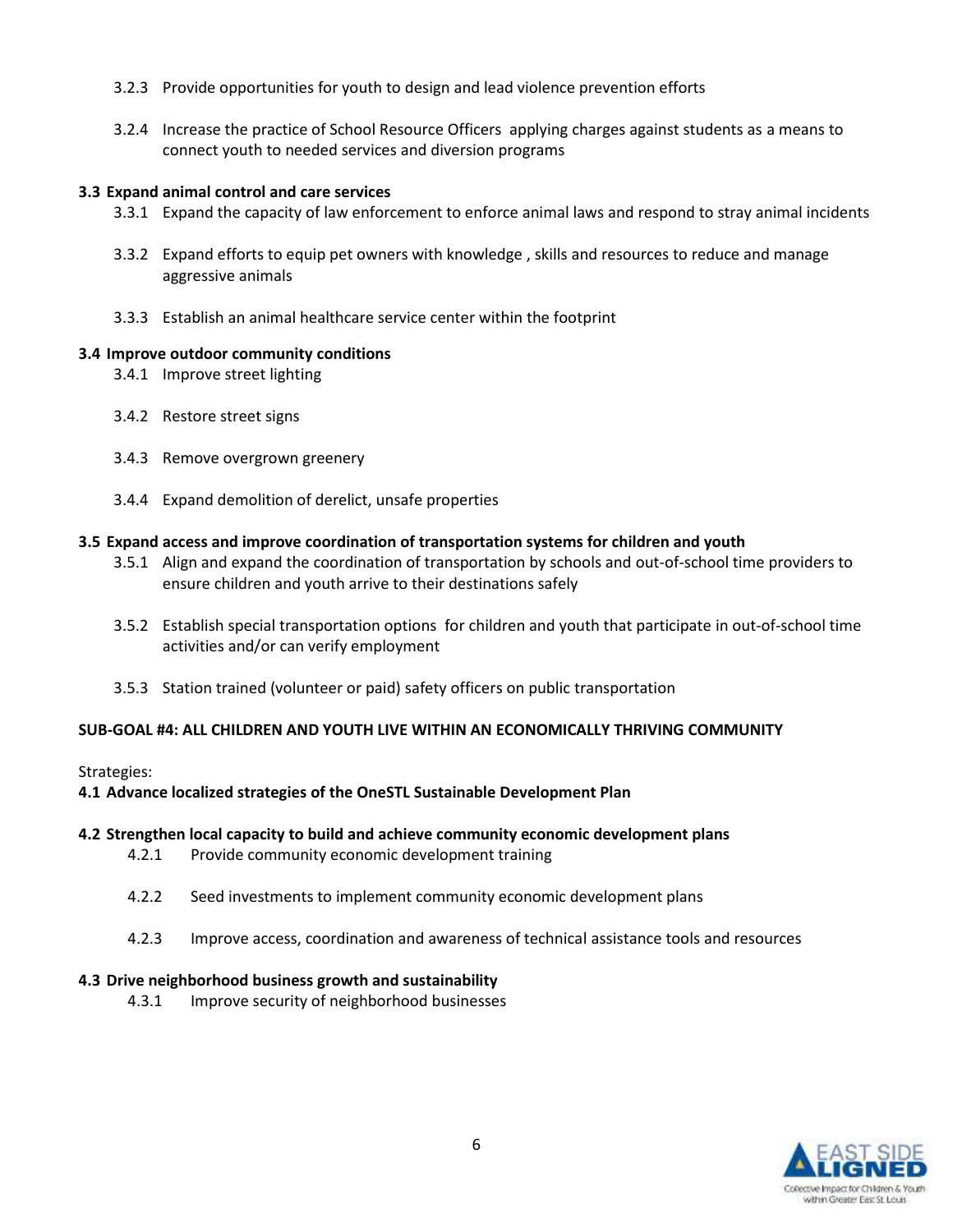## **SUB-GOAL #5: ALL CHILDREN AND YOUTH ARE EMOTIONALLY HEALTHY AND READY FOR ALL STAGES OF LIFE**

Strategies:

- **5.1 Advance the work of the Greater East St. Louis Youth Coordinating Council to establish an integrated and aligned out-of-school time system that fosters social and emotional development**
	- 5.1.1 Build the capacity and culture of out-of-school time (OST) providers to develop and implement research-validated quality improvement systems
	- 5.1.2 Build on existing efforts to strengthen and scale programs and practices across OST providers that build children and youth's social and emotional competence
	- 5.1.3 Strengthen alignment among and between OST providers, intervention service providers and schools in the areas of: counseling and case management services, social-emotional learning, professional development and transportation
	- 5.1.4 Leverage area resources to expand research-based arts programming
	- 5.1.5 Complete a financial analysis to determine the unit cost of OST programming and guide the exploration of site expansion and shared staffing and services
	- 5.1.6 Build the capacity of and strengthen alignment among area churches, fraternities and sororities through:
		- o Increasing knowledge and skills on positive youth development and readiness
		- o Expanding available technology and resources
	- 5.1.7 Provide meaningful opportunities for parents and guardians to engage in OST activities
	- 5.1.8 Establish street teams that go door-to-door to inform families about OST opportunities and assess emergent needs of children and youth

## **5.2 Strengthen and align community- and school-based efforts to equip children and youth with abilities and resources to practice positive decision-making and behaviors**

- 5.2.1 Expand anger management and conflict resolution programming
- 5.2.2 Increase continuous, repetitive messages about and opportunities to practice positive decision making
- 5.2.3 Create environments that monitor and discourage use of illegal substances by youth
- 5.2.4 Expand school- and community-based comprehensive sexual health education and programming
- 5.2.5 Increase awareness of human trafficking, specific to the footprint
- **5.3 Develop and implement a comprehensive plan to increase the number of institutions and service providers using evidence-based, trauma-informed practices**
	- 5.3.1 Build the organizational capacity of day care centers, schools, child welfare and juvenile justice agencies, police departments, hospitals, service providers, civic organizations, and faith communities to implement, sustain and improve the delivery of trauma-informed services

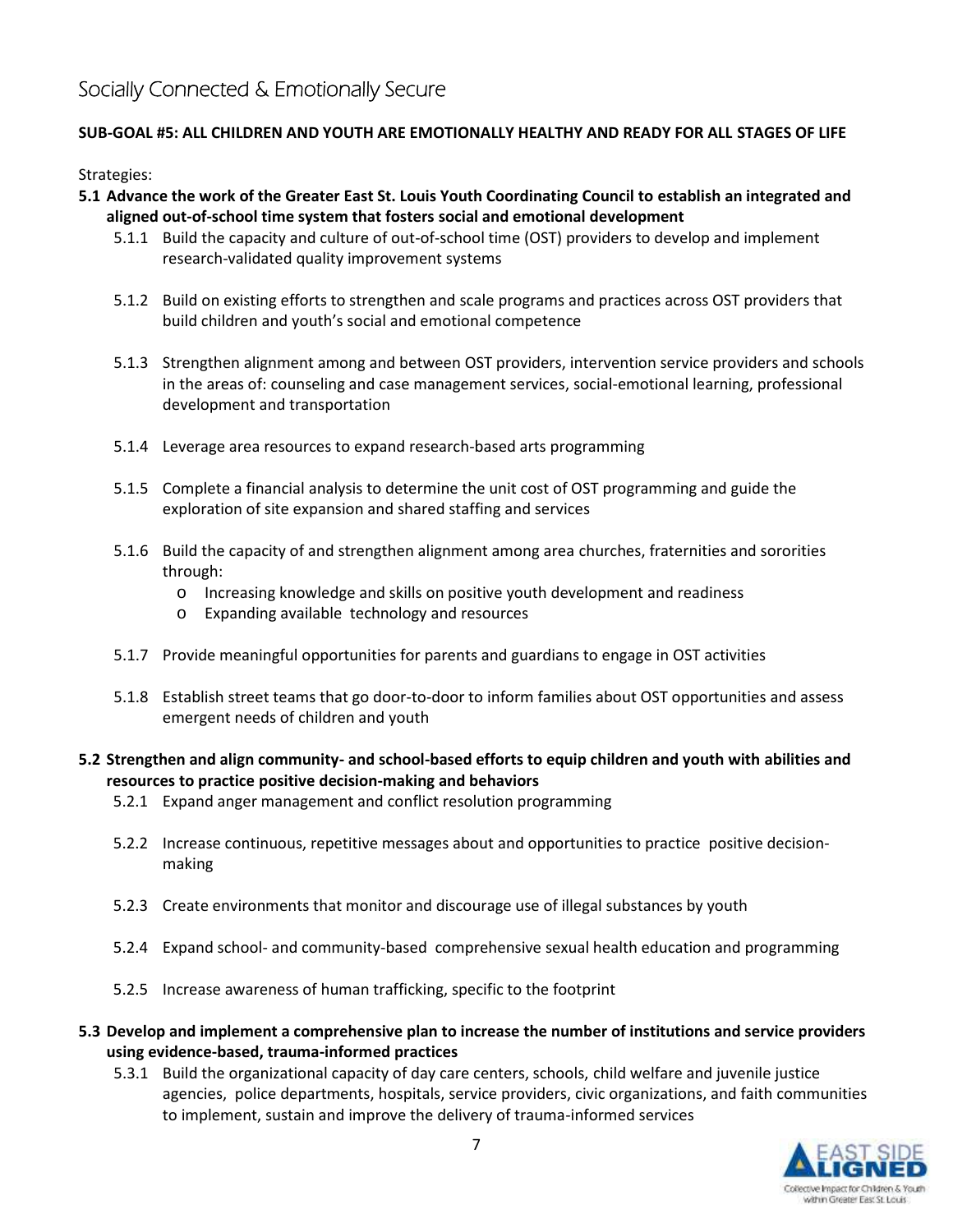- 5.3.2 Improve the quality of diagnosis and treatment for trauma through:
	- o Strengthening alignment between schools and service providers
	- o Establishing and enforcing stronger accountability practices
- 5.3.3 Reform school discipline and local policing policies and practices to be trauma-informed
- 5.3.4 Leverage the *Alive and Well St. Louis* campaign and expand its presence in the footprint
- 5.3.5 Engage funeral homes in developing and implementing a trauma identification and referral effort as well as therapist-led grief groups

## **5.4 Increase the number of children and youth who are evaluated, referred and receive needed, quality behavioral, mental and emotional health services**

- 5.4.1 Increase the number of behavioral health providers that accept Medicaid
- 5.4.2 Train all educators and service providers in Mental Health First Aid and suicide interventions
- 5.4.3 Improve the coordination and quality of mental health services throughout the footprint
- 5.4.4 Develop and institute an effective intergenerational case management tracking and quality improvement system

## **SUB-GOAL #6: ALL CHILDREN AND YOUTH WITHIN THE CHILD WELFARE SYSTEM RECEIVE QUALITY, COORDINATED COMPREHENSIVE CARE AND SERVICES**

## Strategies:

- **6.1 Establish an integrated and aligned comprehensive case management system among private and public child welfare agencies**
	- 6.1.1 Institutionalize platforms for relationship building among senior supervisory staff across agencies
	- 6.1.2 Develop clear, consistent guidelines to facilitate information-sharing across systems
	- 6.1.3 Provide cross-training for all involved individuals and organizations
	- 6.1.4 Implement "whole family" approaches to adjudicating legal matters among multiple family members
- **6.2 Strengthen and align efforts to better serve and reduce children and youth experiencing homelessness** 6.2.1 Improve the conditions and increase the number of emergency and transitional housing options
	-
	- 6.2.2 Provide comprehensive case management services beyond six months after securing safe, stable housing
	- 6.2.3 Increase awareness and usage of the National Safeline
- **6.3 Strengthen and align efforts to better serve and increase permanency for children and youth within the foster care system**
	- 6.3.1 Improve efforts to preserve and strengthen families of origin
	- 6.3.2 Improve and expand the training of, support provided to and supervision of case workers and foster care families

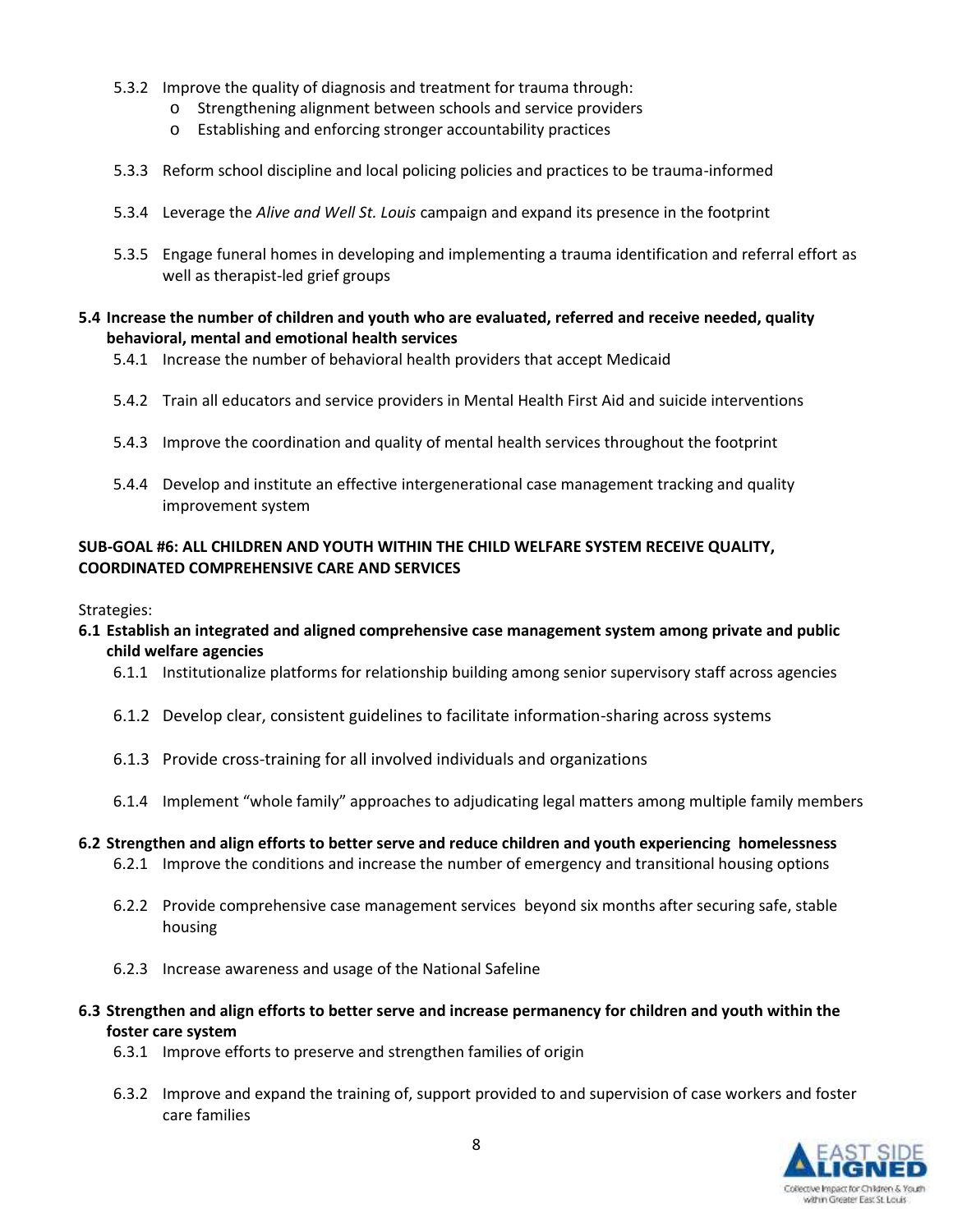- 6.3.3 Improve the conditions of and services provided within state residential care facilities
- 6.3.4 Improve foster care and adoption placement processes and monitoring
- 6.3.5 Expand efforts to guide children and youth in building safe relationships and connections with others
- 6.3.6 Build capacity to effectively serve youth aging out of the foster care system

## **SUB-GOAL #7: ALL CHILDREN AND YOUTH HAVE SUPPORTIVE, SELF-SUFFICIENT FAMILIES AND CARING ADULTS IN THEIR LIVES**

## Strategies:

- **7.1 Establish two-generational approaches and systems to provide intensive, high quality services for both parents and their children**
	- 7.1.1 Facilitate regular communication among all levels of staff across programs
	- 7.1.2 Coordinate and design eligibility requirements, renewal schedules and applications across systems
	- 7.1.3 Provide requisite support services, including transportation, financial literacy, and housing assistance, if needed, to facilitate families' successful participation in programs and subsequent success
	- 7.1.4 Maintain a continuity of services and supports across family transitions and entering or exiting programs

## **7.2 Support parents and guardians ability to engage in their children's academic and social development**

- 7.2.1 Improve capacity of educational institutions and OST providers to administer family engagement and empowerment efforts *(Aligns with Strategy 5.1.6)*
- 7.2.2 Improve and expand parenting skills programming
	- o *Establish programming specifically for fathers*
- 7.2.3 Strengthen, align and improve access to adult education and workforce opportunities that include:
	- o Improving literacy
	- o Offering stackable credentials options associated with well-structured career pathways
- 7.2.4 Equip parents and guardians with knowledge, skills and resources to engage and advocate on behalf of their children
- 7.2.5 Improve communication options for parents and guardians with schools and service providers
- 7.2.6 Increase the number of parents and guardians, particularly older adults, who walk their children to and from school *(Aligns with Strategies 2.3 and 3.2)*
- **7.3 Ensure all children and youth have the opportunity to establish a relationship with a responsible adult advocate, mentor or advisor**
	- 7.3.1 Expand and align mentoring programs among service providers, civic and Greek-lettered organizations and faith communities with emphasis on:
		- o Standardizing training for adults on best practices on effective, positive relationships
		- o Centralizing and strengthening mentor recruitment, matching and retention systems
		- o Tracking effectiveness

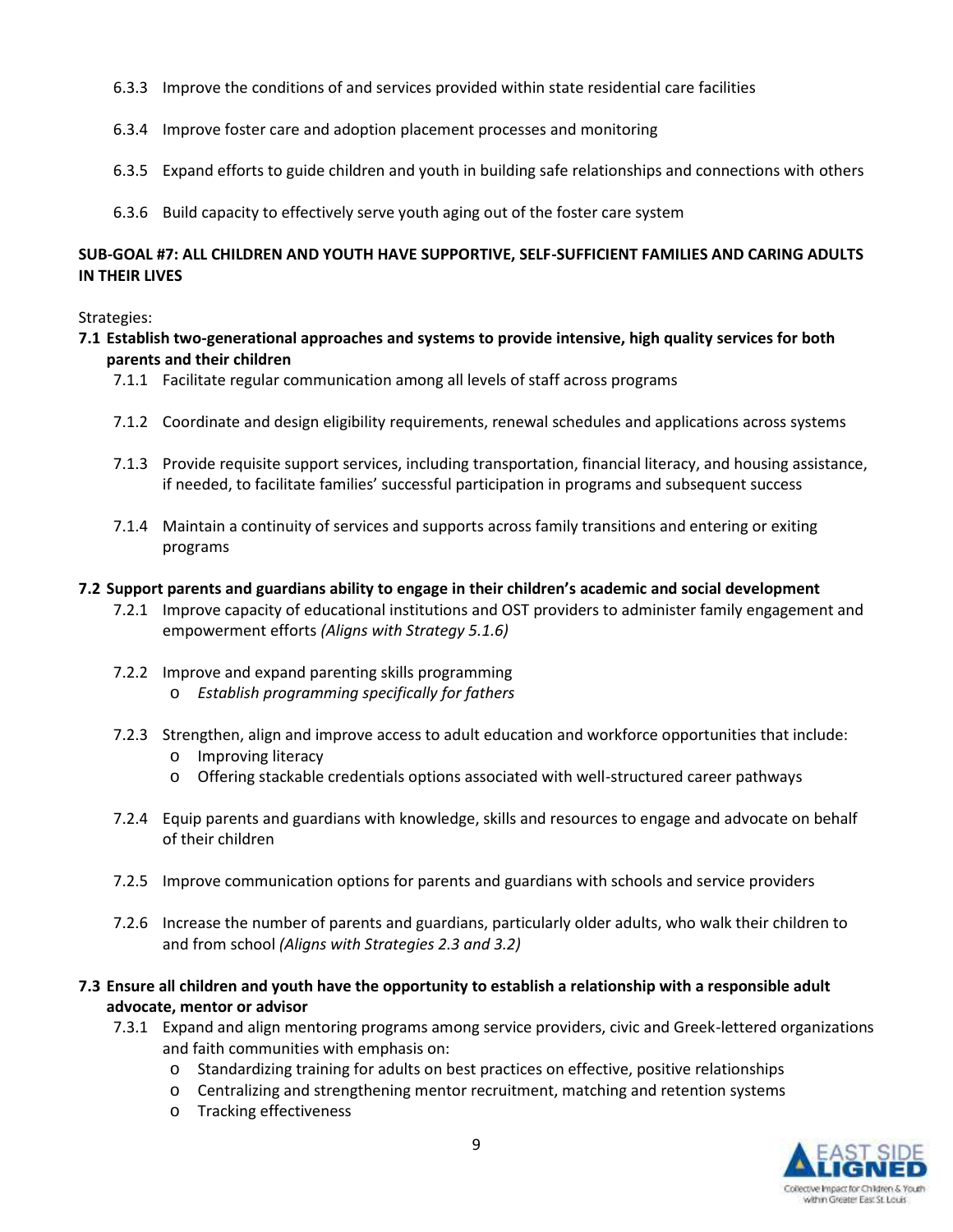# **Successful in School, College & Work**

## **SUB-GOAL #8: ALL CHILDREN ARE READY FOR KINDERGARTEN**

Strategies:

## **8.1 Advance the work of the GESTL Early Childhood Innovation Zone and GESTL Early Learning Partnership to ensure all children receive age-appropriate developmental screenings**

- 8.1.1 Strengthen alignment among all early learning programs and services
- 8.1.2 Increase awareness among parents and guardians of the importance of screenings
- 8.1.3 Improve access to in-person and online development screenings
- 8.1.4 Expand capacity of all early learning programs and service providers to administer developmental and social emotional screenings at each developmental interval
- 8.1.5 Increase understanding of and execution of Child Find roles and responsibilities post-screening

## **8.2 Advance the work GESTL Early Childhood Innovation Zone and GESTL Early Learning Partnership to improve the quality of early learning programs**

- 8.2.1 Increase the number of licensed exempt providers that complete ECE Level 1 Credential
- 8.2.2 Increase and advance participation of early learning programs in ExceleRate Illinois
- 8.2.3 Strengthen instructional quality through the implementation of research-based developmental screening, assessment, curriculum, application of early learning standards and data evaluation
- 8.2.4 Strengthen transitions from early learning programs to Kindergarten and first grade
- 8.2.5 Expand literacy efforts to ensure children read at grade-level

#### **8.3 Enhance the knowledge, skills and leadership of the early learning workforce**

- 8.3.1 Strengthen and align professional development across early childhood systems
- 8.3.2 Increase the number of early learning professionals with a Gateways Registry membership
- 8.3.3 Increase the number of educators with a Bachelor's degree in Early Childhood or Child Development
- 8.3.4 Expand classroom coaching for early learning education and leadership development for administrators

#### **8.4 Expand access to high-quality early childhood programs and services**

- 8.4.1 Increase home visitation programs and home-based services
- 8.4.2 Increase the availability of and modify eligibility requirements for high quality early learning
- 8.4.3 Improve the physical conditions and environments of early learning programs
- 8.4.4 Explore shared service models among early learning programs as a means to increase access

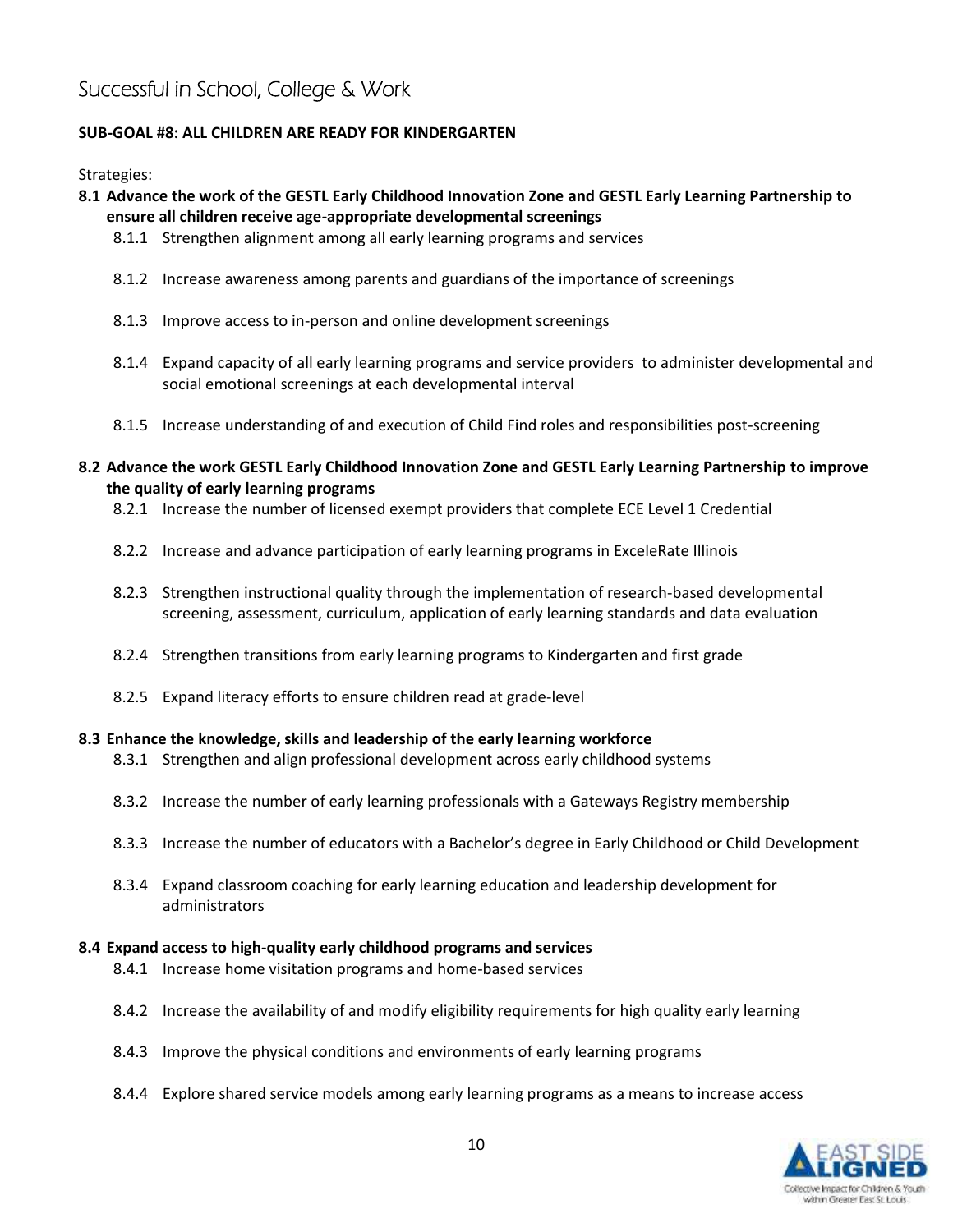## **SUB-GOAL #9: ALL CHILDREN AND YOUTH ARE ACADEMICALLY READY AND ON TRACK**

Strategies:

- **9.1 Support schools in acquiring and sustaining equitable funding from the State and elsewhere**
- **9.2 Expand school- and community-based literacy efforts** *(Aligns with Strategy 8.2.5)*
- **9.3 Support schools in attracting, retaining and developing high quality personnel and creating a culture of continuous improvement**
- **9.4 Improve the quality, rigor and relevance of OST academic programs and supports** *(Aligns with Strategy 5.1)*
- **9.5 Improve truancy interventions**
- **9.6 Strengthen educational supports for students experiencing homelessness, within the foster care system and in and out of the juvenile justice system**
	- 9.5.1 Ensure systems and protocols adhere to the McKinney Vento Act
	- *9.5.2* Strengthen alignment and communication among schools and social service agencies to improve tracking and service delivery
		- o *Explore co-location options*
	- 9.5.3 Improve and streamline enrollment processes
	- 9.5.4 Educate students on their rights and how to access resources

## **SUB-GOAL #10: ALL YOUTH ARE READY FOR POSTSECONDARY EDUCATION AND WORK**

Strategies:

- **10.1 Create a college and career readiness culture within schools and the broader community**
	- 10.1.1 Train schools and OST providers in practices that support readiness and well-being and on approaches to teach readiness skillsets and mindsets

## **10.2 Increase access to financial resources to support postsecondary education**

10.2.1 Expand efforts to ensure successful FAFSA completion

- 10.2.2 Leverage the efforts of *St. Louis Graduates* to improve access to and affordability of postsecondary education, particularly through utilizing:
	- o Scholarship Central
	- o High School 2 College Center
	- o Professional Development Institute
- **10.3 Establish an integrated and aligned system to support job training, placement and retention for youth** 10.3.1 Strengthen and scale evidence-informed programs and practices among providers
	- 10.3.2 Complete a financial analysis to determine the unit cost of job training and placement programming and guide the exploration of shared staffing and services
	- 10.3.3 Establish a centralized clearinghouse for job placement opportunities

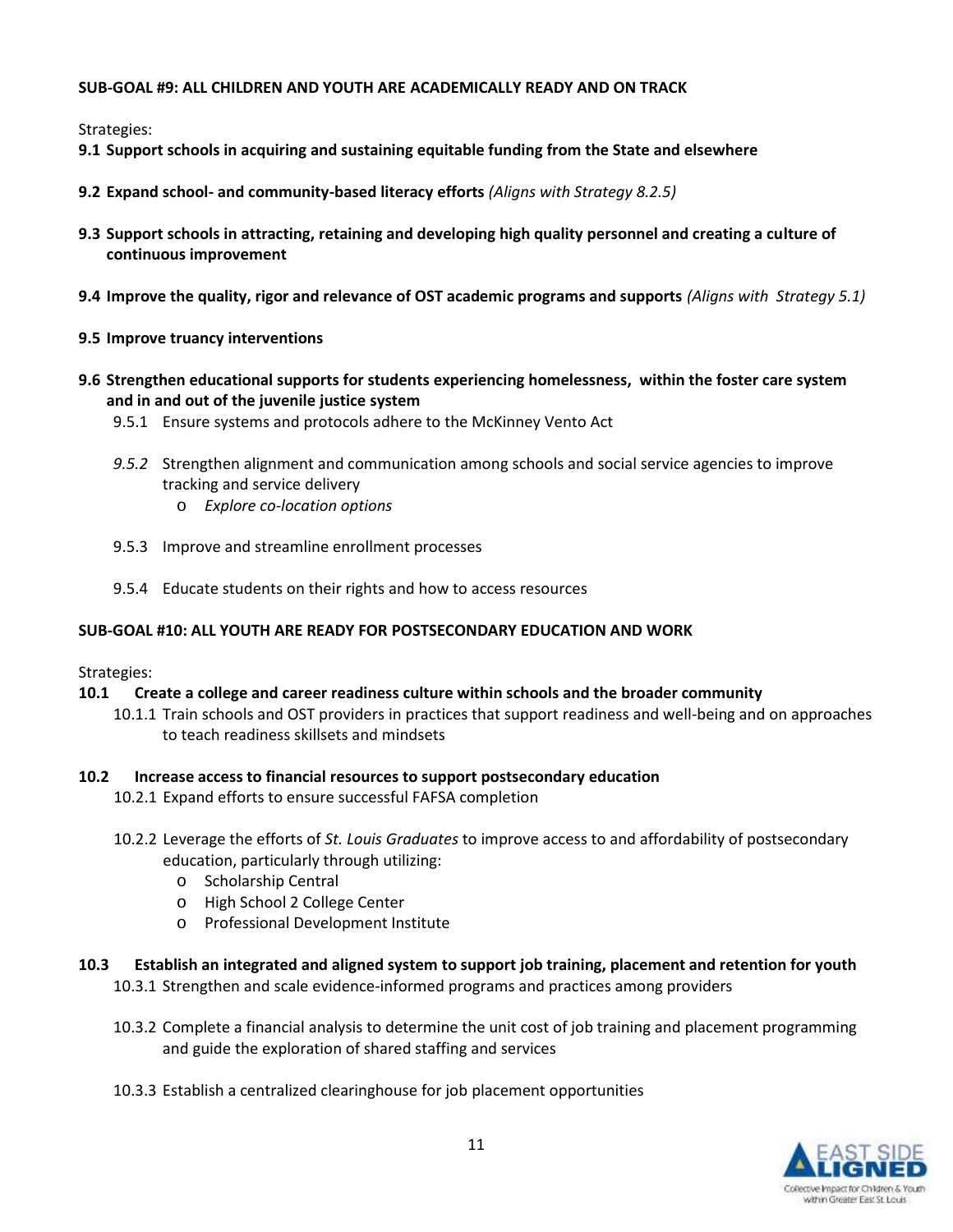## **10.4 Advance the work of East Side Works to establish a comprehensive college and career pathways system**

- 10.4.1 Expand efforts to build the capacity of school- and agency-based counselors to most effectively facilitate student transitions from high school to postsecondary institutions without the need for remedial coursework
- 10.4.2 Link and integrate high school and community college curricula and align both with labor market needs
- 10.4.3 Expand and sustain a quality career information and advising system through:
	- o Implementing the Career Cruising *ccInpsire* platform
	- o Aligning and promoting existing college access and work-based learning efforts
- 10.4.4 Expand employer engagement that leads to diverse and richer learning opportunities at the workplace and supports the transition of young people into the labor market
- 10.4.5 Increase the number of high-quality postsecondary credentials accessible youth can pursue

## **SUB-GOAL #11: ALL YOUTH HAVE ACCESS TO STABLE, GAINFUL EMPLOYMENT**

Strategies:

- **11.1 Develop and implement a regional plan for aligning educational programs to workforce needs**
	- 11.1.1 Establish clear indicators to measure progress in creating stronger regional talent development initiatives *(Align with Strategy 10.3)*
- **11.2 Advance existing efforts to attract new business**
	- o *Align with Sub-Goal #4*

## **11.3 Build a culture of and structures to support entrepreneurship**

- 11.2.1 Streamline the requirements and processes for applying for a business license throughout the county
- 11.2.2 Expand financial and lending resources to promote new investment in job growth
- 11.2.3 Provide regulatory and zoning assistance to small business owners to assist with business start-up

## **SUB-GOAL #12: ALL YOUTH ARE EQUIPPED TO LIVE FINANCIALLY STABLE AND INDEPENDENT**

Strategies:

- **12.1 Provide Individual Development Accounts for every child**
- **12.2 Establish one-stop financial empowerment centers that provide multi-generational financial education and financial services**
- **12.3 Integrate more comprehensive financial education programming within schools and colleges**
- **12.4 Ensure banking fees and interest rates are fair and reasonable**

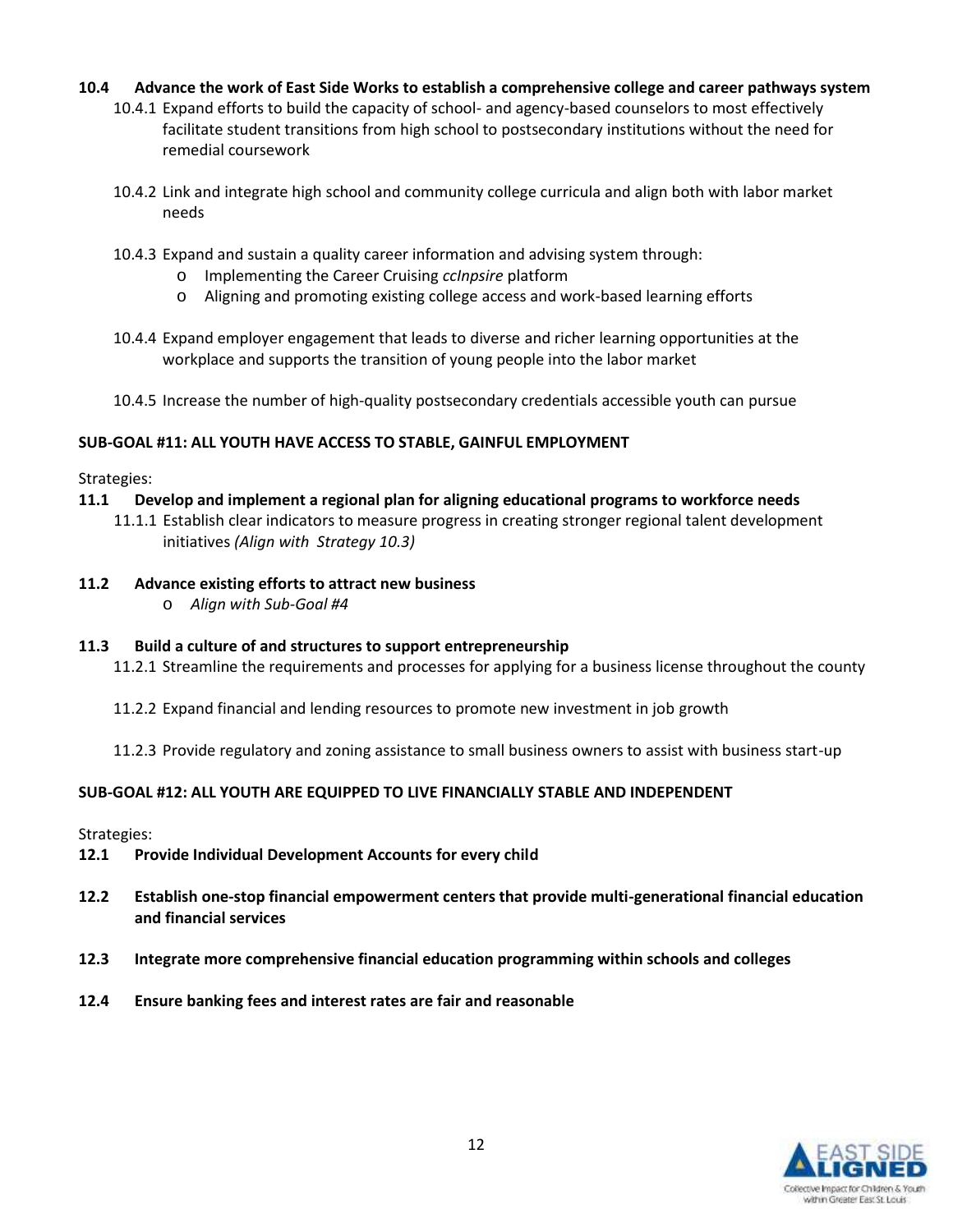# **Positively Engaged in their Community**

## **SUB-GOAL #13: ALL CHILDREN AND YOUTH HAVE PLATFORMS TO DEVELOP AND APPLY THEIR VOICE AND SKILLS IN CIVIC ENGAGEMENT, LEADERSHIP AND ADVOCACY**

Strategies:

- **13.1 Create a culture of shared leadership among youth and adults**
- **13.2 Build the organizational capacity of organizations and systems to effectively and authentically support youth voice, engagement and leadership**
- **13.3 Enhance and expand ongoing training and coaching opportunities for youth to develop skills in civic engagement, leadership and advocacy**
- **13.4 Create seats for youth on municipal and organizational governing boards/committees**
- **13.5 Develop an infrastructure to support youth-led community organizing**
- **13.6 Amplify youth voice through public and social media**

## **SUB-GOAL #14: ALL YOUTH THAT COME IN CONTACT WITH THE JUVENILE JUSTICE SYSTEM ARE TREATED WITH DIGNITY AND RESPECT AND RECEIVE QUALITY RESTORATIVE SUPPORTS**

- **14.1 Advance the work of the St. Clair County Juvenile Justice Council to develop an integrated, collaborative, community-focused juvenile justice system**
	- 14.1.1 Establish strong communication, information sharing and referral protocols among law enforcement, judicial, social service and educational entities
	- 14.1.2 Coordinate case management and intervention services
	- 14.1.3 Create an online database of services and opportunities for youth within the juvenile justice system
	- 14.1.4 Expand training in community-oriented policing strategies for law enforcement
	- 14.1.5 Integrate more educational and social service programming and resources within the St. Clair County Juvenile Detention Center

## **14.2 Increase the use of restorative justice practices**

- 14.2.1 Expand the capacity of Teen Court and explore site expansion
- 14.2.2 Build the capacity of existing diversion programs to serve more youth
- 14.2.3 Increase employment opportunities for youth with prior offenses